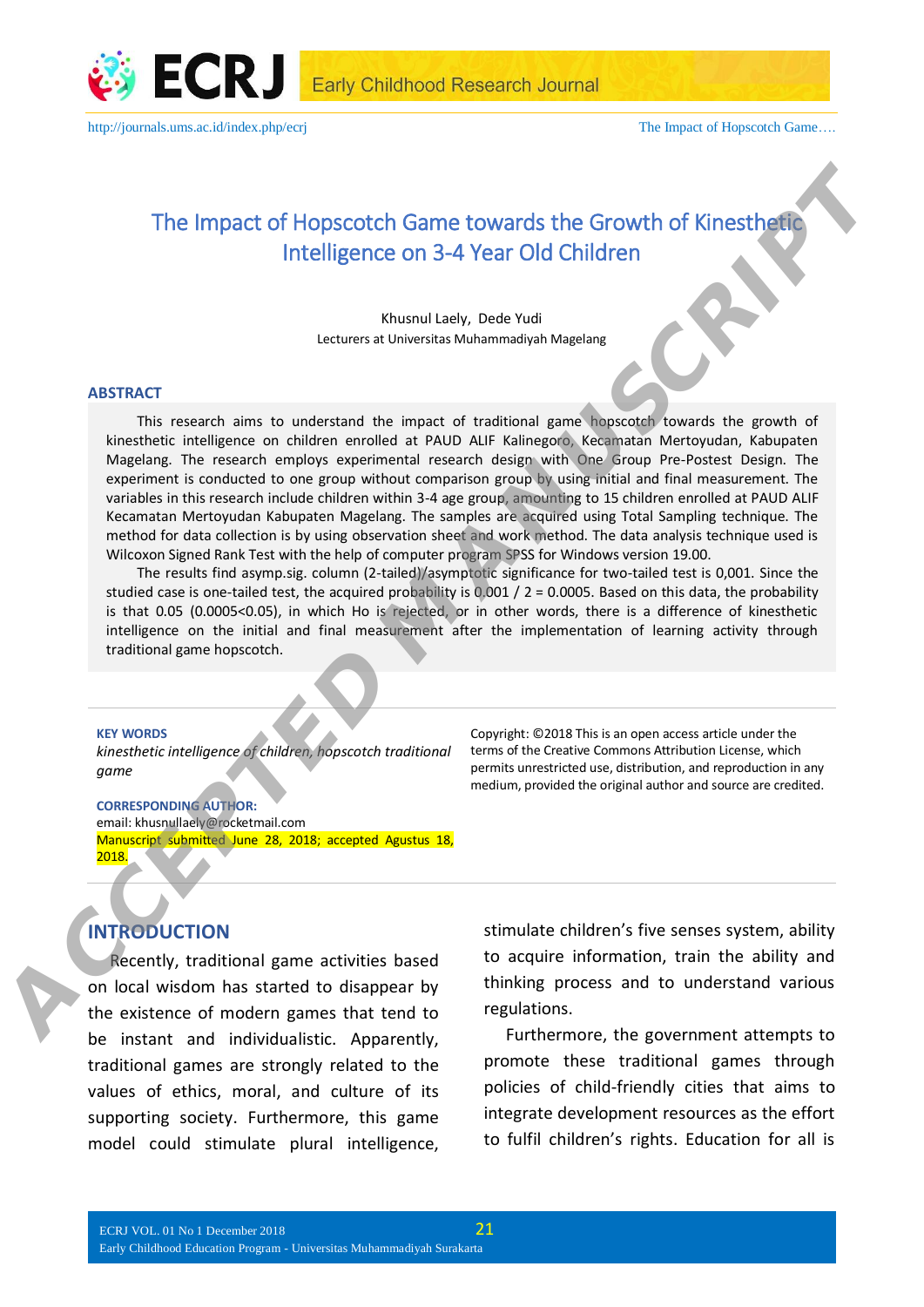

one principle to achieve child-friendly city needs to be reviewed and addressed, which is by applying stilts traditional game using coconut shells to optimize children's kinesthetic intelligence. Such activities are hoped to help the government program and optimize kinesthetic intelligence in various levels of education.

Based on the observation conducted at PAUD ALIF Kec. Mertoyudan Kab. Magelang, the children's kinesthetic intelligence is still considered as low. Children tend to avoid coordinated body movement to exercise flexibility, balance, and agility, unwilling to perform coordination movement of feethands-head, unwilling to join game activities with rules, and unwilling to use their right and left hands.

On the other hand, traditional games such as hopscotch (*engklek*) at PAUD ALIF Kec. Mertoyudan Kab. Magelang are seldom used. In fact, this game is perfect to be introduced on early childhood, and it has many benefits, such as the development of kinesthetic intelligence.

Starting from the problem above, the researchers are interested in conducting an experimental research entitled *The Impact of Hopscotch Game towards the Growth of Kinesthetic Intelligence of Children at PAUD ALIF Kecamatan Mertoyudan Kabupaten Magelang*.

# **Development Of Children's Kinesthetic Intelligence**

Amstrong (2002:3) believed that kinesthetic intelligence or physical intelligence is a form of intelligence, in which when one is

able to dexterously use their body organs to do certain movements such as running, dancing, building objects, creating artworks and/or handcrafts.

Physical intelligence is the intelligence in performing decent movements such as in running, dancing, creating artworks. Some people who are talented in their physical activities and skilled in using their hands do not realize that they show high level of intelligence. Program materials in school curriculum that could help in developing physical intelligence include pantomime, dancing, and body movement (Kemdiknas, 2010, p. 12). one principle to achieve child-finndly city able to dectrosuly we their body organy for<br>
medde to excelsion and addressed, which is do ecclesion movements, such as coming<br>
by applying stills traditional game using daming,

Campbell, Campbell and Dickinson (2002, pp. 77-96) explained that the purpose of program materials in a curriculum to enhance children's physical intelligence include several physical activities, various sports, modelling, ballroom dancing, dancing, and body language. Sujiono and Sujiono (2004, pp. 290- 292) described several ways to stimulate children's physical intelligence; they are:

- a. Dancing. Children love music and dance. In order to enhance this physical intelligence, children can be invited to dance together because dance requires balance, alignment between body movements, power, and muscle flexibility
- b. Role playing/drama. Through this activity, children's physical intelligence could also be encouraged. This activity requires children to use their body according to their roles, how they should have suitable facial expression, including their hands movement. Their ability to socialize could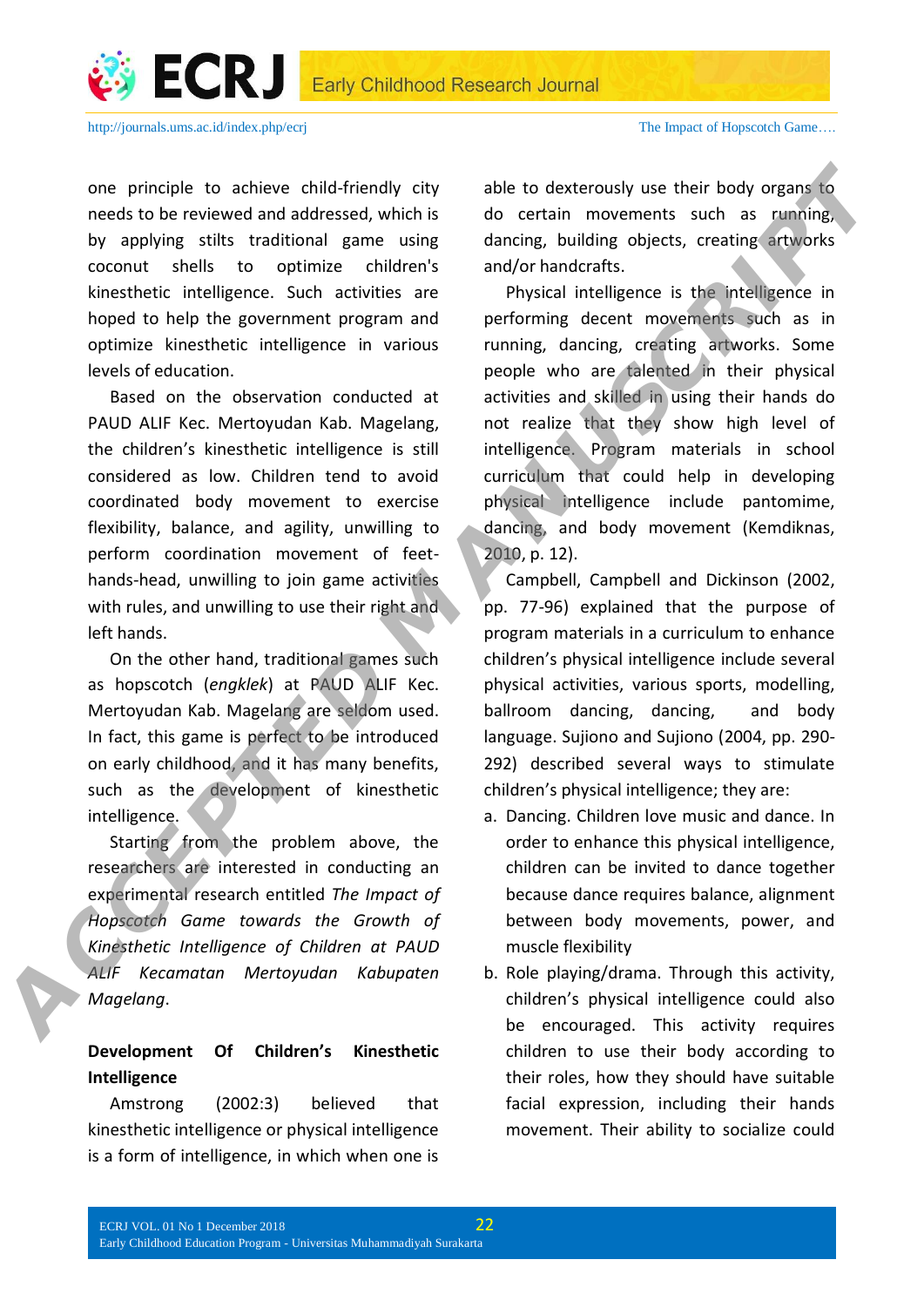

also improve because it requires them to cooperate with other people.

- c. Physical skills training. Various physical training could help improving children's motoric skills, and of course this training could be adjusted to children's age. For example, walking on a floating board. This activity could be done when children are 3- 4 years old. In addition to exercising their muscle strength, this activity could also train their balance
- d. Sports. Various sports could also help improving health and growth. Sports should be adjusted to children's motoric development such as swimming, mini soccer, tennis, badminton, or gymnastic. Basically, all sports could improve physical intelligence by considering the fact that sports do use several body organs at the same time.

Some indicators of achievement level for physical development based on the Regulations of National Ministry of Education No. 58 (2009, p. 10) for 5/6-year-old children include: ability to perform coordinated body movements to train flexibility, balance, and agility; perform coordinated movements of feet-hands-head; perform physical games with rules; and ability to skillfully use both left and right hands.

#### **Hopscotch Game**

Hopscotch (*engklek*) traditional game is often referred as Sunda Manda traditional game. Engklek or Sunda Manda is a form of traditional game that is popular among children in Indonesia and is played by children in the past, and even now hopscotch is also popular among youths. Sondah or engklek is a simple traditional game, to play this game, players only need a chalk to draw eight squares on the ground that would serve as the playground (Wulandari, 2015, p. 4)

Hopscotch traditional game or commonly known as sunda manda is believed to be originally named as '*Zondag Maandag*' from Dutch language. Thus, based on its history, hopscotch was brought to Indonesia by the Dutch during its colonization. Sunda manda that can also be called *éngklék*, *téklék*, *ingkling*, *sundamanda*/*sundah-mandah*, *jlong jling*, *lempeng*, or *dampu* is traditional children game popular in Indonesia, especially for rural community (Nindi, 2013, p. 1).

Hopscotch is usually played by children, from two to five players. Each player will jump with one foot on each square, which is previously drawn on the ground. To play, each player should have their own player token such as a broken tile or roof tile, which is also referred as *kreweng*. On each play, player places their *kreweng* on the drawn square by throwing from the start line. Players should not step on the square where they place the token, so they could only hop on the empty squares by using one foot. also improve because it requires them to popular among youths. Sonda or engleles fraction concerned with other people. This example, the simulation agent, c by the training could be individually provided in the training co

Player who succeeds in finishing one round has the right to choose one square as their "*sawah*" or post, in which the owner could step on their post with two feet, while other players are not allowed to step on the square. Player with the highest number of post wins the game.

The picture for hopscotch game is already available in the school ground so that the students can play the game anytime. The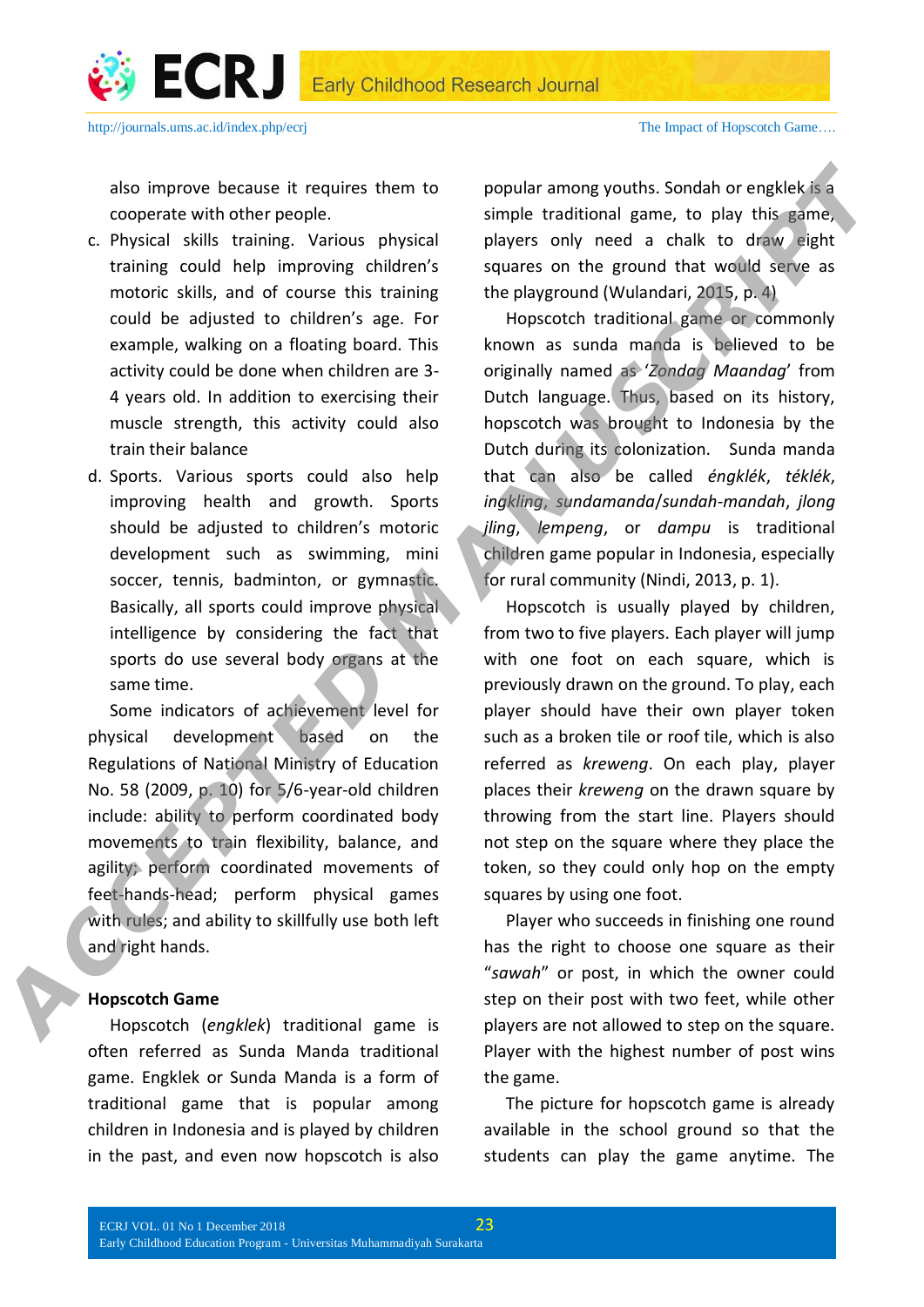

students are more excited to play this game at the school ground. This game is considered as outdoor type of game, and the procedures to play this game are as follows:

- a. Before we start the game, we need to draw squares on the ground. We draw five squares adjacent to each other in vertical line, and we add two more squares on each side.
- b. Each player hops with one foot on each drawn squares. In order to play, each player should have their own token or kereweng, such as a broken piece of tile or roof tile or flat stone
- c. Kreweng/token is thrown to one square on the ground, and the player could not step on the square with tokens. Thus, each player should hop on the square with one foot surrounding the available squares. While throwing the token, it cannot fall outside the drawn square, if it happens, the player is eliminated and replaced by the next player.
- d. Player who finishes one round throws his token by turning his back from the hopscotch ground, if he can throw it on the square, the square becomes his "*sawah"* or post, which means that the owner could step on the square with two feet, while the other players could not step on it.

e. Player with the highest number of *sawah* or post becomes the winner.

The motivation or driving force to become winner on this game is pride, and becomes smart kid for winning the game and able to acquire most numbers of post. This predicate encourages the students to play to win and compete in the game. In addition to the

children's nature to compete for winning the game. In this game, the player with the highest number of post or *sawah* becomes the winner. Hopscotch traditional game can encourage children to improve their skills and becomes more disciplined. Until today, hopscotch game still can be found in various traditional events, celebration of Independence Day, or in various competition. **Accelered State more excited to play this game at** children's nature to complete for winning figure, the play of the play of the play of the play of the play of this game and its considerable proposition and the procedure

The tools used in Sondah game are easy to find. To make the square lines depends on where we play the game. If it is outside the house: road in front of the house (chalk), asphalt road (chalk), and on the ground (make lines using wood or any object that can be used to make lines). If it is at home: garage (using masking tape) and inside the house (using Puzzle carpet) (Wulandari, 2015, p. 5).

In the midst of the popularity of electronic games and various department stores equipped with game centers also slowly banish traditional games. This is not the case for children in the region of Kabupaten Magelang, they still play this game as a part of effort to preserve culture and would not let this game erased by the time.

### **The Impact Of Hopscotch Towards Kinesthetic Intelligence**

The use of game plays an important role in achieving learning purpose. The success of learning process is highly determined by teacher's creativity in arranging learning process as a form of game or playful activity. Playing is an activity done by children all day long because for children, life is to play and to play is life (Mayesti, 1990:196-197). Early age children do not differentiate between playing,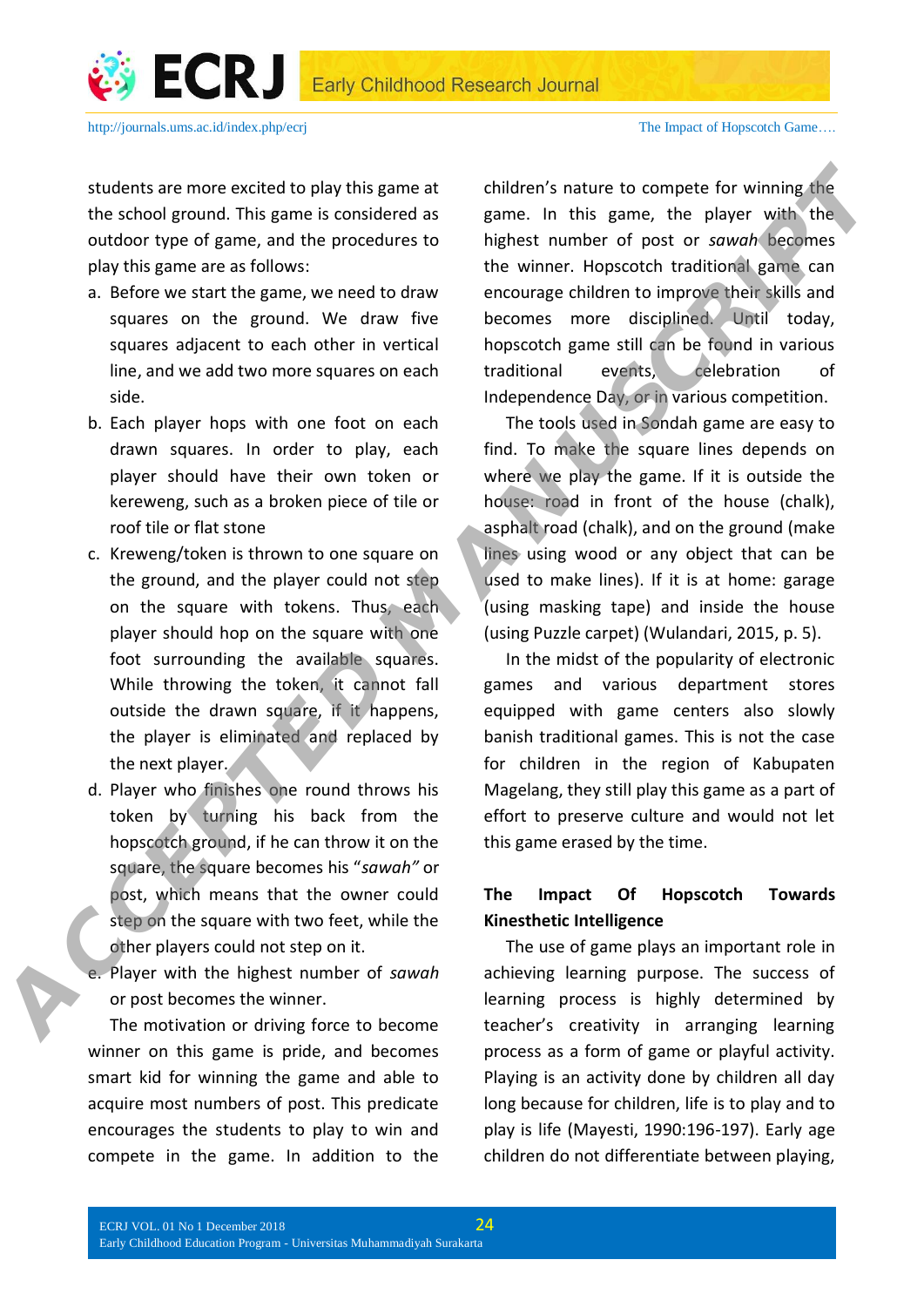



studying, and working. In general, children enjoy playing and will keep doing it wherever they are and whenever they have the opportunity to.

However, real life practice shows that in the development of intelligence, especially of kinesthetic intelligence, teachers only invite students to play catch continuously, which will make them bored of similar activity. Moreover, children's interest today is only to play in front of computer.

Through hopscotch, children's kinesthetic intelligence will improve and this game also invites children to play outdoor, which will bring different spirit from the usual activity and children will be more fascinated. Children's interest and fascination towards hopscotch will improve the children's kinesthetic intelligence.

#### **RESEARCH METHOD**

This research used experimental research design with One Group Pre-Postest Design. This experiment was conducted towards one group without comparison group. Experimental group on this research was given treatment for a certain period of time and would be measured again to acquire the research result. This design can be described in the following:





Explanation:

T1 : Initial measurement of kinesthetic intelligence before implementing 'Egrang' game made of coconut shells

http://journals.ums.ac.id/index.php/ecrj The Impact of Hopscotch Game....

- X : Treatment, in the form of 'Egrang' game made of coconut shells
- T2 : Final measurement of kinesthetic intelligence after implementing 'Egrang' game made of coconut shells

The variable in this research was children in the age group between 3-4 years old enrolled at PAUD ALIF, academic year 2015/2016, amounting to 15 students. The samples were acquired through Total Sampling. The data collection method was using observation sheet and work method. The data analysis technique used was Wilcoxon Signed Rank Test with the help of SPSS program for Windows version 19.00.

### **RESULTS AND DISCUSSION**

The initial measurement of children's kinesthetic intelligence was conducted on March 16, 23, 30, 2016 at Bustaanul Athfaal Aisyiah Kalinegoro, Kecamatan Mertoyudan, Kabupaten Magelang, which amounted to 15 children, with 60 minutes duration for each student. The initial measurement of kinesthetic intelligence aimed to understand the extent of children's kinesthetic intelligence before treatment or implementing hopscotch game on their lesson. During the initial measurement, children's kinesthetic intelligence was measured by the children's ability to walk along rice field with balance, walk above the floating board with balance, to have good coordination between left and right hands, to have good coordination between right and left foot, hop on one foot for 10 m without falling, hop on one foot for 20 m without falling, keep left foot and right foot from touching the ground while hopping. The Actualying, and working. In general, children<br>
Cocondisting<br>
Cocondisting<br>
Cocondisting<br>
Cocondisting<br>
they are and with<br>cocondisting the veroce respectively. Their examples are the presentent of the<br>
Here and with these d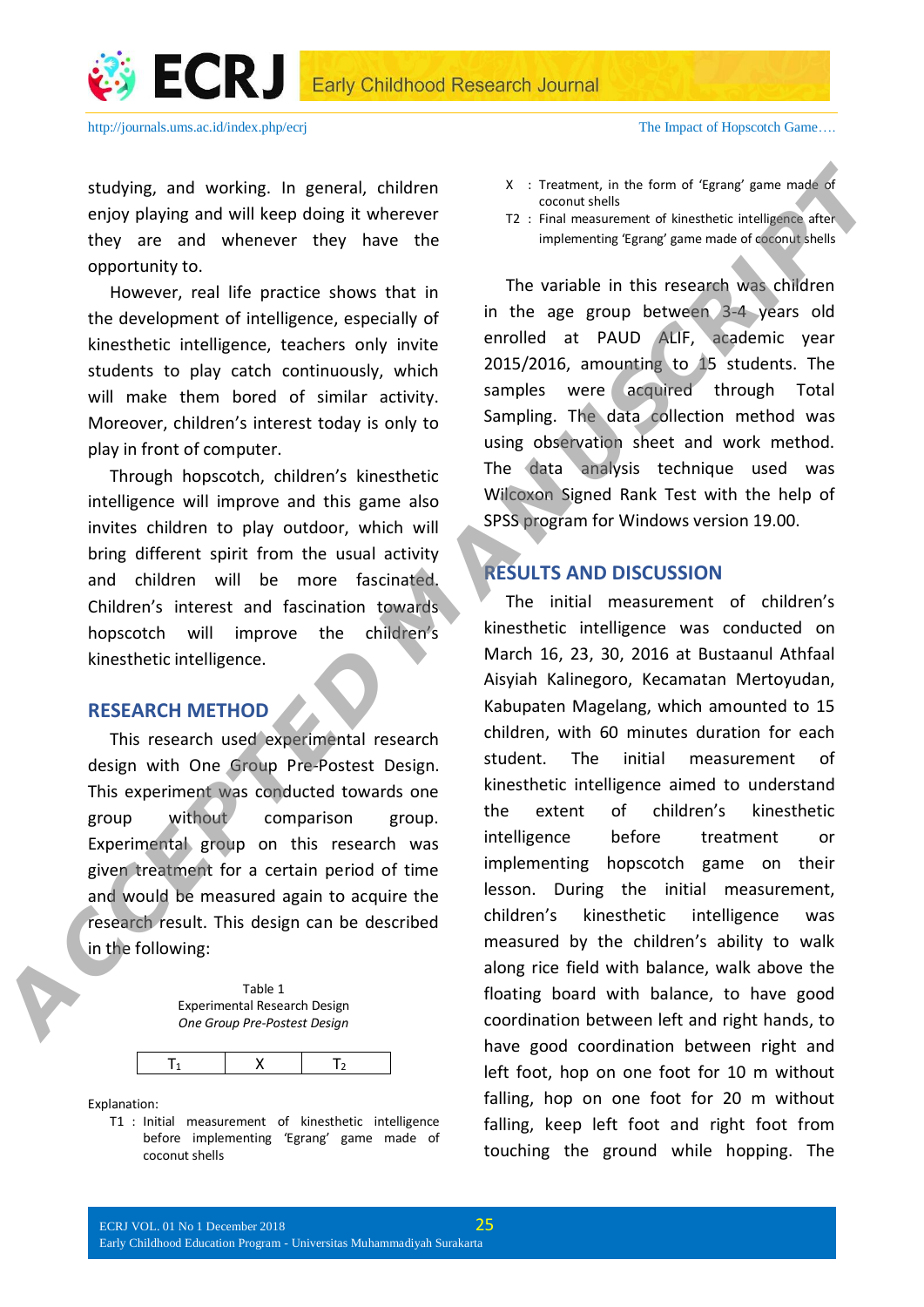

observation result of the initial measurement can be seen in Table 2 and the full result on the initial measurement of kinesthetic intelligence of the subjects (N=15) is also included in the following section. The following will be the complete data of the initial measurement:

Table 2 Description of Initial Measurement of Kinesthetic Intelligence of 3/4-year-old Children

| N  | Minimum | Maximum | Mean |
|----|---------|---------|------|
| 15 |         | 11      | 11.6 |

Based on Table 2, it is known that the 15 research subjects had low kinesthetic intelligence. According to the initial measurement, it can be seen that the minimum value only reaches 8, and the maximum value is 14, with the mean of 11.6.

The final measurement of children's kinesthetic intelligence was conducted on May 7 and 14, 2016 PAUD ALIF Kecamatan Mertoyudan, Kabupaten Magelang, amounting to 15 children with 60 minutes duration for each student.

The final measurement of children's kinesthetic intelligence aimed to understand the result of treatment after the implementation of hopscotch traditional game in the lesson. During the final measurement, the aspects to be observed include ability to walk through the rice field with balance, walk on the floating board with balance, have good coordination between right and left foot, have good coordination between left and right hand, hop on one foot for 10 m without falling, hop on one foot for

20 m without falling, keep left foot and right foot from touching the ground while hopping. The result of final measurement can be seen in Table 3 and the complete result of final measurement of all subjects (N=15) is included in the following section:

| Table 3                                        |  |  |  |  |
|------------------------------------------------|--|--|--|--|
| Description of Final Measurement of Children's |  |  |  |  |
| Kinesthetic Intelligence                       |  |  |  |  |
|                                                |  |  |  |  |

|    | Minimum | Maximum | Mean |
|----|---------|---------|------|
| 15 |         |         | 23   |
|    |         |         |      |

The result of final measurement in Table 3 shows that after the implementation of hopscotch as lesson, the kinesthetic intelligence of 15 research subjects had significant increase. This can be seen through the minimum value of 8, the maximum value of 27, with the mean value of 23.

The research results find asymp.sig. column (2-tailed)/asymptotic significance for two-tailed test is 0.001. Since the case is onetailed test, the probability found is 0.001 /  $2 =$ 0.0005, in which it is found that the probability that 0.05 (0.0005<0.05). Therefore, Ho is rejected, or there is a difference between children's kinesthetic intelligence during the initial and final measurement after the implementation of hopscotch traditional game as part of learning activity. Based on this series of test, the hypothesis that "Hopscotch traditional game influences the development of children's mathematical ability" is proven to be correct. **Constraining to the initial measurement** 20 m without failing, keep left froot and plat<br>
Can be seen in Table 2 and the full results of the initial measurement of kinesible<br>
in the initial measurement of kinesibles The re

> Various determining factors influencing children's kinesthetic intelligence include learning process at school, and teachers' roles. One learning practice that is proven to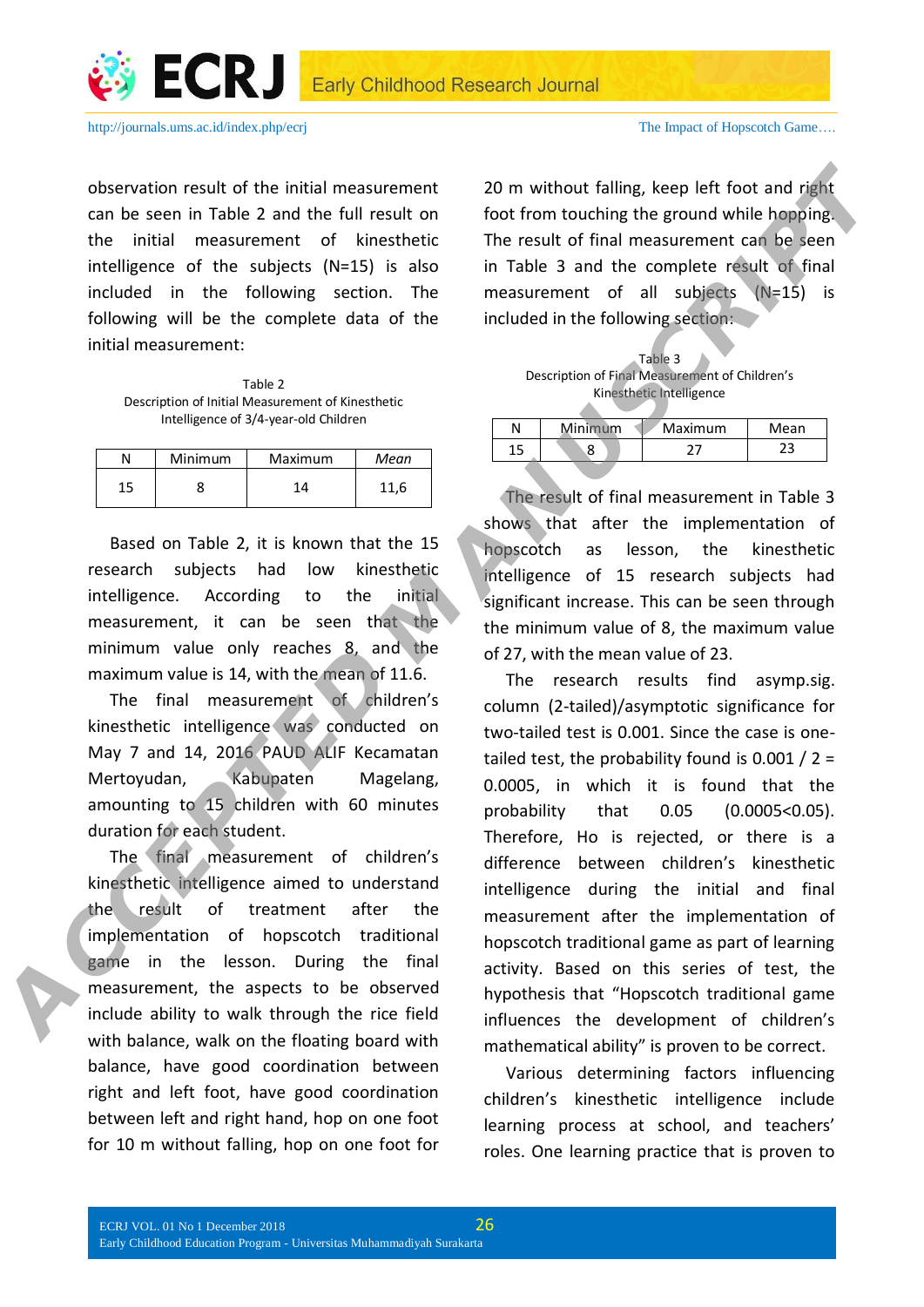ECRJ Early Childhood Research Journal



be successful in boosting this intelligence is hopscotch traditional game.

The research results show that there is an increase of children's kinesthetic intelligence after the implementation of hopscotch as learning activity. It was started from the moment where all the research subjects had low kinesthetic intelligence and they were given learning activity in the form of hopscotch game, and the researchers conducted the final measurement to make comparison between the initial and final condition. The following section will thoroughly explain the initial and final condition of the research subjects after implementing hopscotch game as learning activity. **be successful in boosting this intelligence is sports, modelling, ballroom dianting, dansing<br>
The rescarch recalis show that there is an and body language. In its operation allows a model in the presentation of hopsocial** 

The research result using hopscotch traditional game as learning activity could improve children's kinesthetic intelligence. During the learning activities using hopscotch game with procedures, the students were asked to walk along rice field with balance, walk above the floating board with balance, to have good coordination between left and right hands, to have good coordination between right and left foot, hop on one foot for 10 m without falling, hop on one foot for 20 m without falling, keep left foot and right foot from touching the ground while hopping.

The research results believed that hopscotch traditional game can improve children's motoric ability. This is in accordance with study conducted by Campbell, Campbell and Dickinson (2002, pp. 77-96) that the purpose of program material in school curriculum is to improve physical intelligence, such as various physical activities, various

sports, modelling, ballroom dancing, dancing, and body language. In its operational level, hopscotch game could stimulate various physical activities.

# **CONCLUSION**

Traditional game plays important role in learning process especially in developing students' kinesthetic intelligence. Hopscotch traditional game used as the object in this research is proven to have significant impact on the development of children's kinesthetic intelligence. The action on students at Bustaanul Athfaal Aisyiah Kalinegoro Kecamatan Mertoyudan Kabupaten shows significant data on children's kinesthetic intelligence after the school implements learning with hopscotch traditional game.

#### **REFERENCES**

Aisya. (2011). *Permainan engklek*. https://aisyahinsani.wordpress.com/2011/02/ 27/permainanengklek.

Beaty, J. J. (2013). *Observasi perkembangan anak usia dini*. Jakarta: Kencana Prenada Media Group.

Bee, H. (1998). *The growing child*. New York: Longman.

Papalia, D.E., et al. (2008). *Human development*. Jakarta: Kencana Prenada Media Group.

Sanjaya, W. (2006). *Strategi pembelajaran berorientasi standar proses pendidikan*. Jakarta: Kencana Prenada Media.